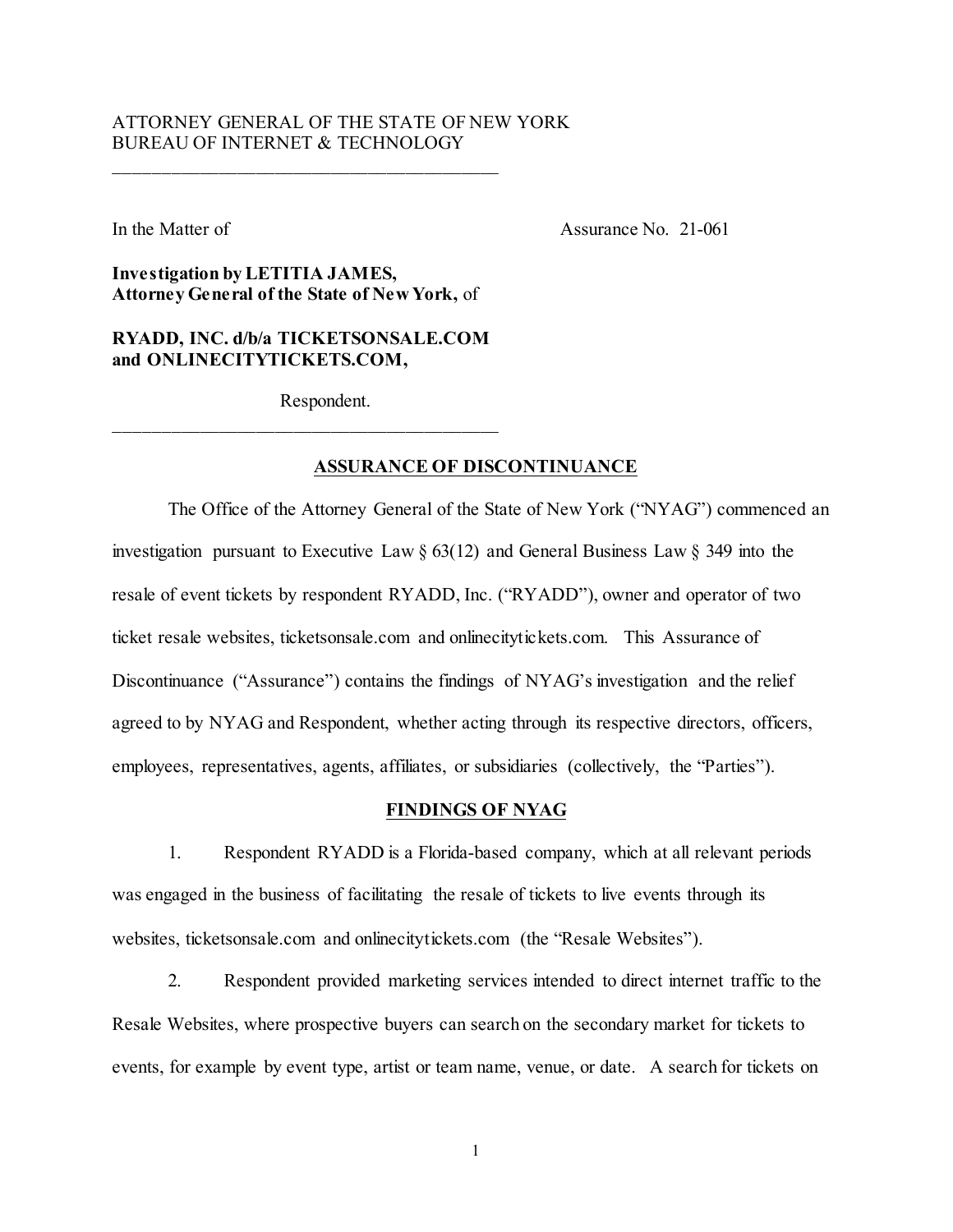the Resale Websites displayed tickets that independent third parties have listed for resale on a platform owned and operated by RYADD's third-party vendor, Ticket Fulfillment Services, L.P. ("TFS"), a wholly-owned subsidiary of Vivid Seats LLC.

3. RYADD displayed the TFS platform on the Resale Websites pursuant to a contract with TFS. When a consumer used the Resale Websites to purchase a ticket through the TFS platform, TFS managed, verified, and processed the order, and ensured the fulfillment of the order, including delivery of tickets. RYADD did not itself offer any tickets for resale through the Resale Websites, and did not process or fulfill the orders that customers placed through the Resale Websites.

4. TFS also handled customer service on behalf of RYADD. If a customer called the customer service telephone number displayed on the Resale Websites, opened up a live chat through a chat window on the Resale Websites, or sent an email through the site or to any customer service email address displayed on the Resale Websites, that communication was ultimately received and responded to by TFS. At times, however, TFS would consult with RYADD about how to respond to a particular inquiry.

5. On a weekly basis, TFS disbursed to RYADD the contractual commission it earned for any sales made on the platform through the Resale Websites. RYADD had the ability to adjust the prices of or add service fees to tickets available on the platform through the Resale Websites, which in turn affected the amount of its commission.

6. The parties' contract obligated RYADD to reimburse TFS for any amounts TFS had previously distributed to it, if the event for which the ticket was previously sold were canceled for any reason. TFS also had the right to deduct any such amounts from future payments to RYADD, in lieu of awaiting reimbursement.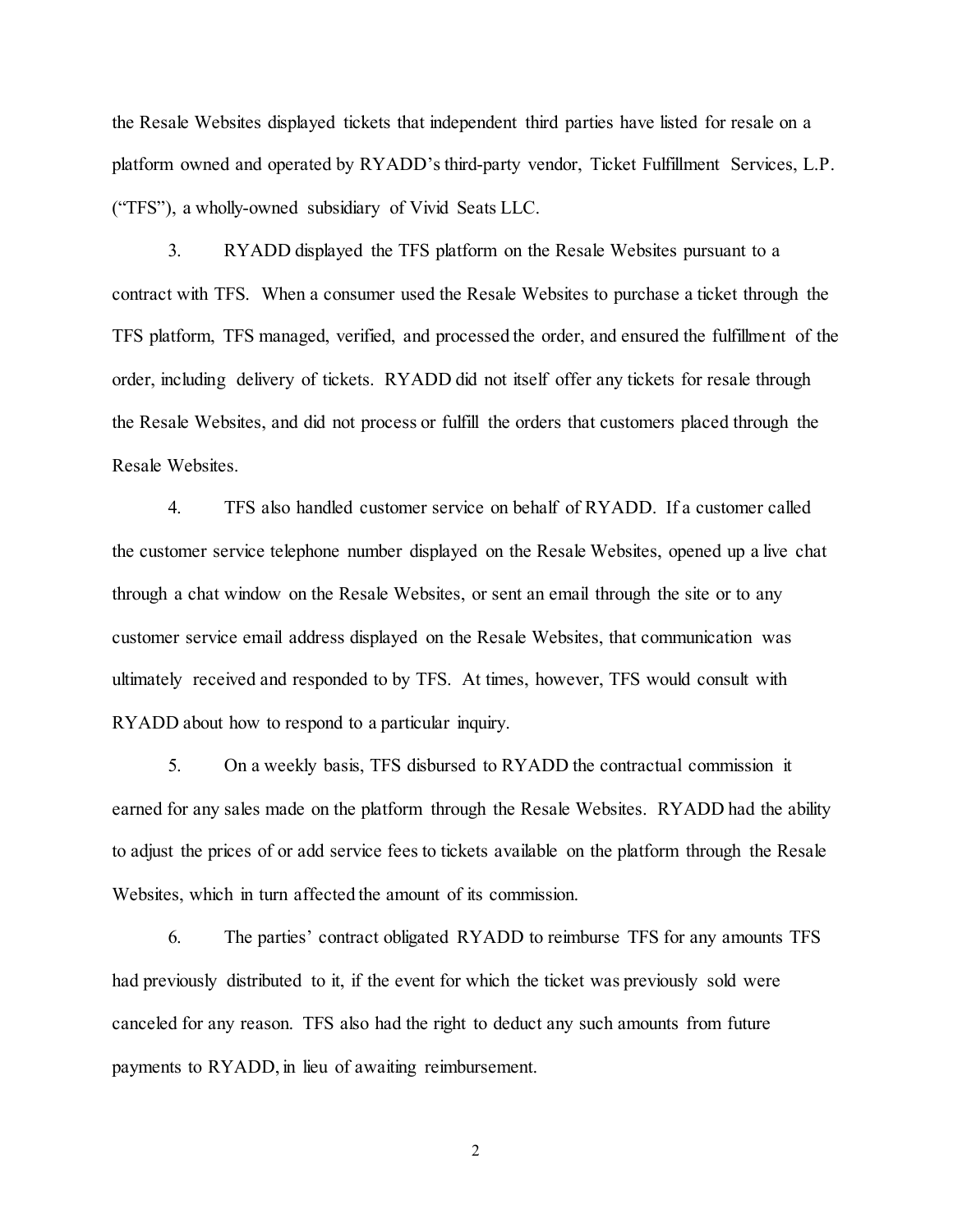7. Prior to April 16, 2020, the Policies section on the Resale Websites promised consumers that they would receive a refund if the event for which they were purchasing a ticket was canceled. At least one of the Resale Websites also promised a "100% Buyer Guarantee," which, according to the website, "will also cover full refunds for any canceled shows that are not rescheduled."

8. Over the course of February and March 2020, the threat of the novel coronavirus COVID-19 began to materialize in significant ways. With COVID-19 cases mounting in New York State, on March 12, 2020, New York Governor Andrew Cuomo issued Executive Order 202.1, temporarily prohibiting public gatherings of more than five hundred people. Public ticketed events were canceled en masse both within New York and around the country.

9. During the months of March and April 2020, RYADD and TFS began to confer about the extensive dislocation in the secondary market for ticket events, and its impact on RYADD's finances.

10. As cancellations continued to pile up, RYADD and TFS coordinated to limit RYADD's exposure to an anticipated wave of refunds. On or about April 14, 2020, RYADD told TFS that it wanted to modify the terms of the Resale Websites' Policies and FAQ pages to remove language referring to "full refund[s]" and refer instead to "'compensate' or similar language." TFS promptly revised the policies in line with this request. The new Policies did not explain that the "compensation" RYADD intended to give consumers was in the form of store credit in lieu of a cash refund, even for consumers who had purchased tickets prior to the change in the language.

11. On April 16, 2020, RYADD informed TFS that it "[did] not see any other way to stay in business unless we offer credit for future purchases on cancelled events" and requested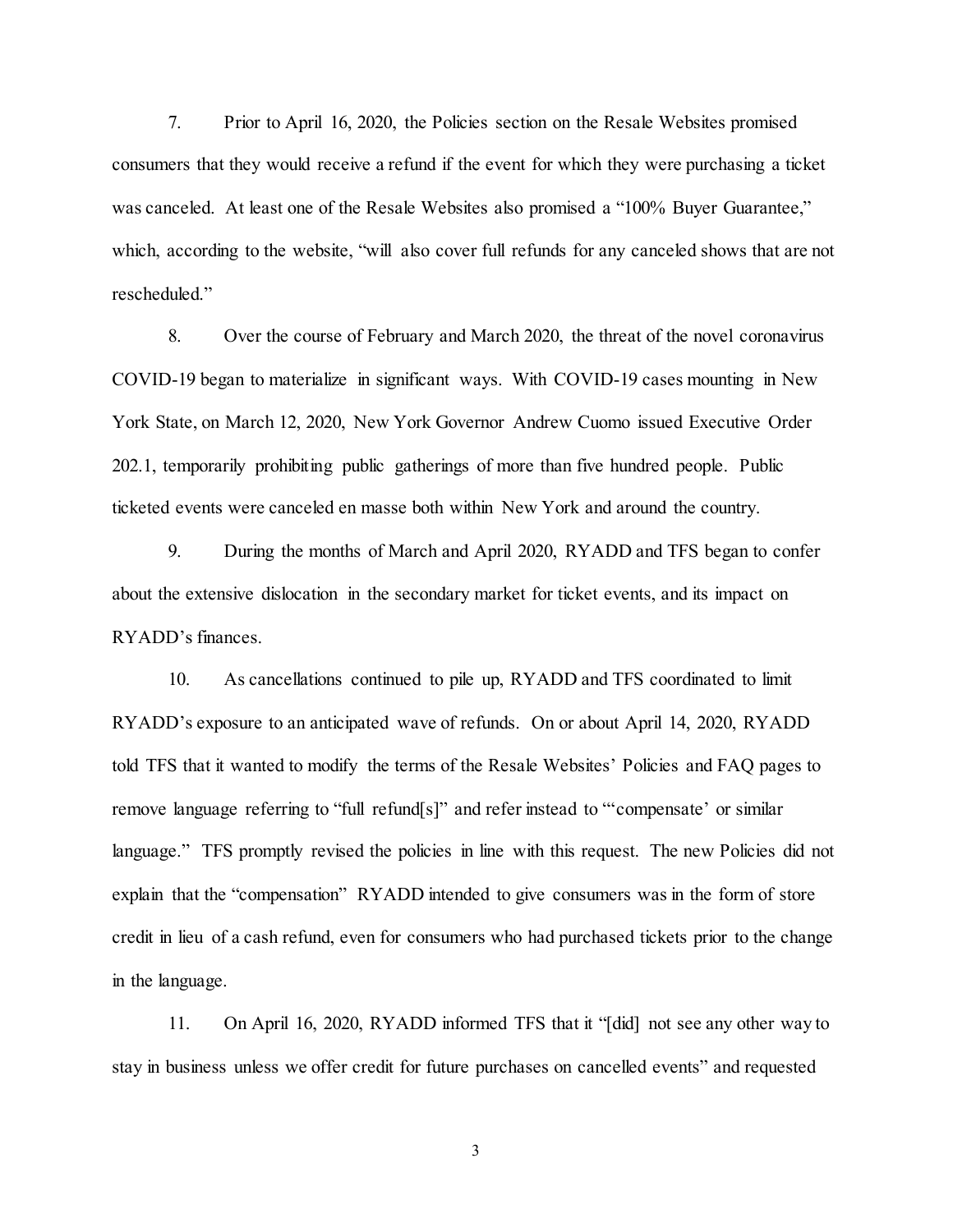that TFS help change its default response to canceled events from a full refund to a 120% store credit to be redeemed within the next 12 months. RYADD told TFS that this change was an effort "to do what is best for our customers," and the following day RYADD asked TFS to send emails to customers notifying them of the new policy. The new policy applied to all canceled events, regardless of the location of the venue or the residency of the purchaser, or whether the purchaser had completed the order at the time when the Resale Websites promised refunds for canceled events. At all relevant times, the Terms of Service on the Resale Websites included a force majeure clause stating that the companies "shall not be deemed in default or otherwise liable under these Terms due to our inability to perform Our obligations by reason of ... epidemic, . . . any law ordinance or regulation, legal order . . . or any other similar cause not under our control."

12. By June 22, 2020, RYADD and TFS had provided credits to over 27,000 customers, with a total combined value of more than \$10.7 million. Fewer than 300 of these customers had by that point redeemed an offer for credit. As of August 22, 2020, orders to canceled events placed by New York residents and purchasers to events in New York accounted for over \$964,000 in gross order volume. Although these purchasers were guaranteed a refund from RYADD either by state statute or directly by the company as part of the terms of sale (or, in many cases, both), all of these purchasers were given credit instead.

13. TFS representatives fielding customer service inquiries repeatedly told consumers that they could not receive a refund for canceled events, contrary to New York law. One New York resident who purchased tickets to a New York event received six separate email responses over a period of five days in May 2020 from five different customer service representatives (all of whom communicated from the same email address with a ticketsonsale.com domain)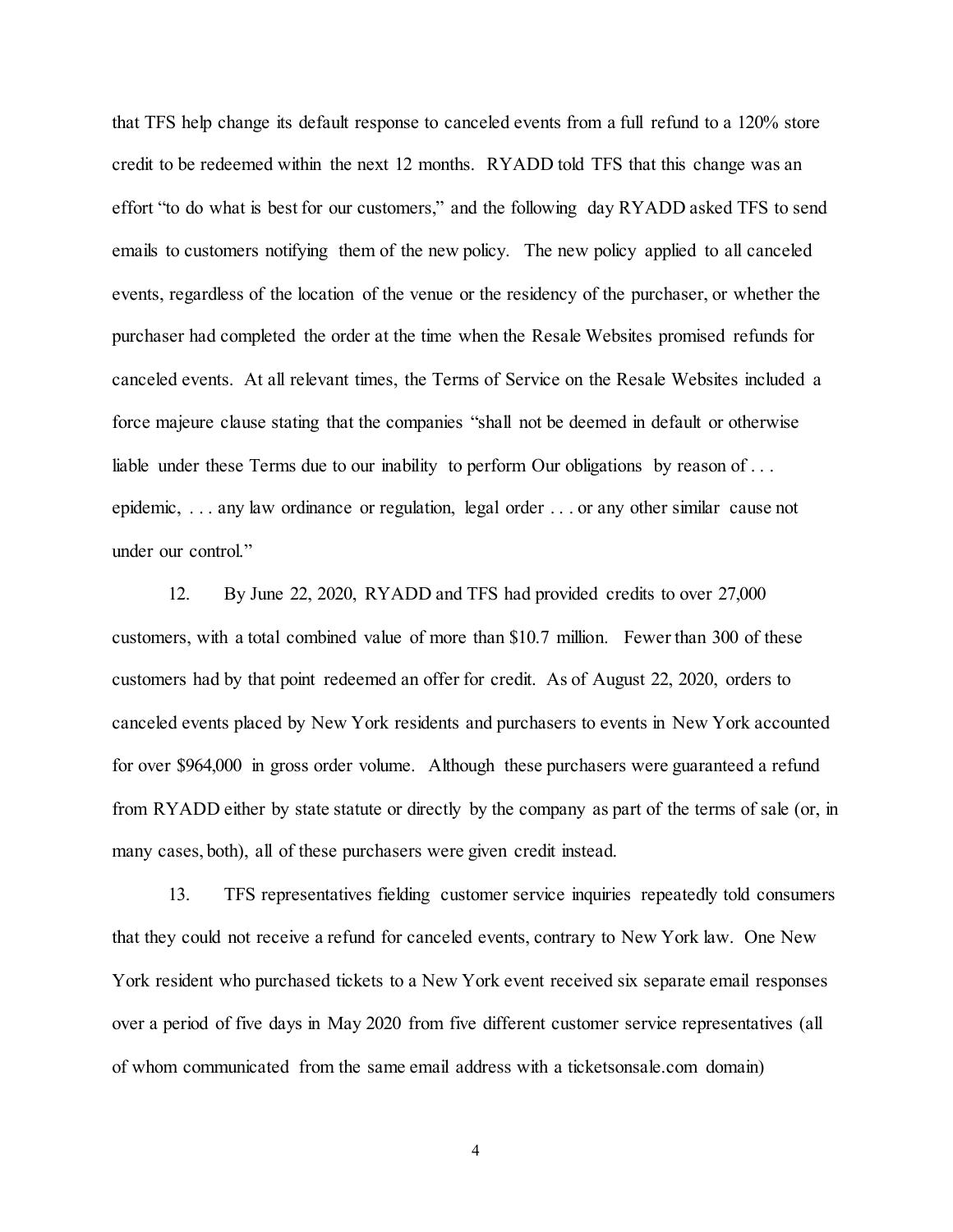unlawfully denying him a refund for an event that had been canceled.

14. Throughout this period, RYADD (by and through TFS's direct communications with consumers) continued to deny refunds to thousands of purchasers entitled to refunds by law. Likewise, the company failed to notify consumers that they might be entitled to refunds by law.

15. These practices harmed consumers by failing to provide refunds they were entitled to by law, deceiving consumers by misrepresenting their eligibility for a refund, and failing to honor express refund promises.

16. On April 16, 2021, RYADD and TFS sent emails to all New York residents, who had purchased tickets to cancelled events through the Resale Websites, which provided in part:

You were previously notified that due to the cancellation of your event you are eligible for a 120% store credit that was set to expire 365 days from issue. We have extended your credit for use for another 365 days. This means your original credit is valid for 2 years after its issue date. We would also like to inform you that if you are a New York resident then in accordance with the laws of New York, you have a right to a full refund. No action is necessary if you would like to keep your store credit instead of a refund. If you would prefer a refund, please contact Support at support@ticketsonsale.com within 7 days of receiving this email to make your request. Any used portion of your store credit may be deducted from your refund.

17. On April 23, 2021, RYADD and TFS sent emails to all non-New York residents,

who purchased tickets to events through the Resale Websites at New York venues which were

cancelled, which provided in part:

You were previously notified that due to the cancellation of your event you are eligible for a 120% store credit that was set to expire 365 days from issue. We have extended your credit for use for another 365 days. This means your original credit is valid for 2 years after its issue date. We would also like to inform you that if your event was to take place in a New York venue then in accordance with the laws of New York, you have a right to a full refund. No action is necessary if you would like to keep your store credit instead of a refund. If you would prefer a refund, please contact Support at support $@$ ticketsonsale.com within 7 days of receiving this email to make your request. Any used portion of your store credit may be deducted from your refund.

# **Regulatory Framework**

18. Executive Law § 63(12) and General Business Law §§ 349 and 350 prohibit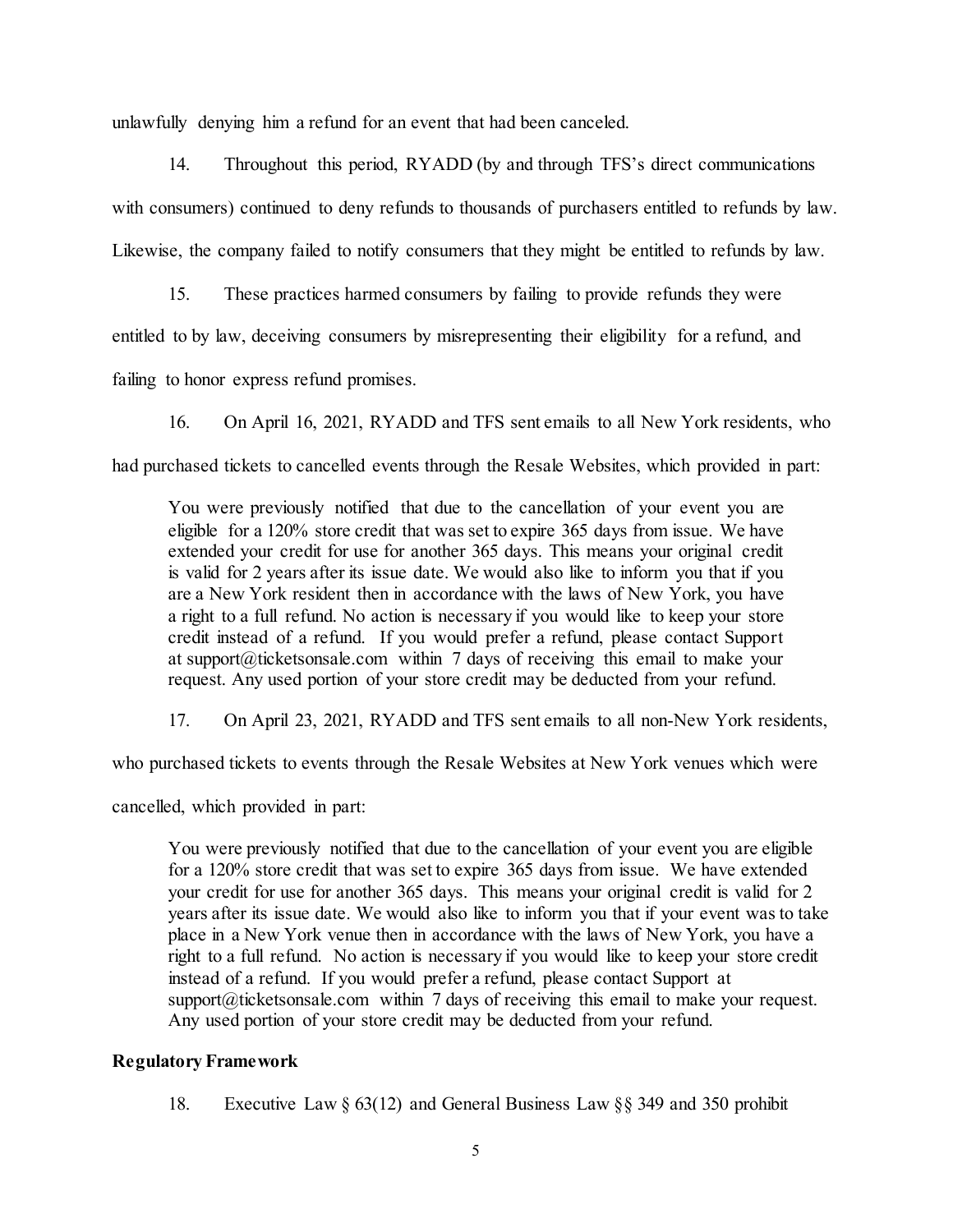misrepresentation and deceptive acts or practices in the conduct of any business.

19. Executive Law  $\S 63(12)$  also prohibits illegal practices in the conduct of any business. Arts and Cultural Affairs Law § 25.07 requires any person, firm, or corporation that facilitates the resale of event tickets to guarantee that it will refund to the purchaser the amount paid by the purchaser (including, but not limited to, all fees, regardless of how characterized) if the event for which such ticket has been resold is canceled, notwithstanding any other provision of law.

#### **Respondent's Conduct Violated New York Law**

20. NYAG finds that Respondent's conduct violated, *inter alia*, Executive Law § 63(12), which authorizes NYAG to pursue repeated fraudulent or illegal acts; GBL §§ 349 and 350, which prohibit deceptive acts and practices and false advertising, and Arts and Cultural Affairs Law § 25.07, which requires any person, firm, or corporation that facilitates the resale of event tickets to guarantee refunds to purchasers if the event for which the purchaser has bought a ticket is canceled.

21. Respondent neither admits nor denies NYAG's Findings, paragraphs 1–17 above.

22. NYAG finds the relief and agreements contained in this Assurance appropriate and in the public interest. THEREFORE, NYAG is willing to accept this Assurance pursuant to Executive Law  $\S 63(15)$ , in lieu of commencing a statutory proceeding for violations of Executive Law § 63(12), GBL §§ 349 and 350, and Arts and Cultural Affairs Law § 25.07.

IT IS HEREBY UNDERSTOOD AND AGREED, by and between the Parties:

### **RELIEF**

23. Respondent shall not directly or indirectly – on its own or through any existing or future firm or other business structure – engage, or attempt to engage, in conduct in violation of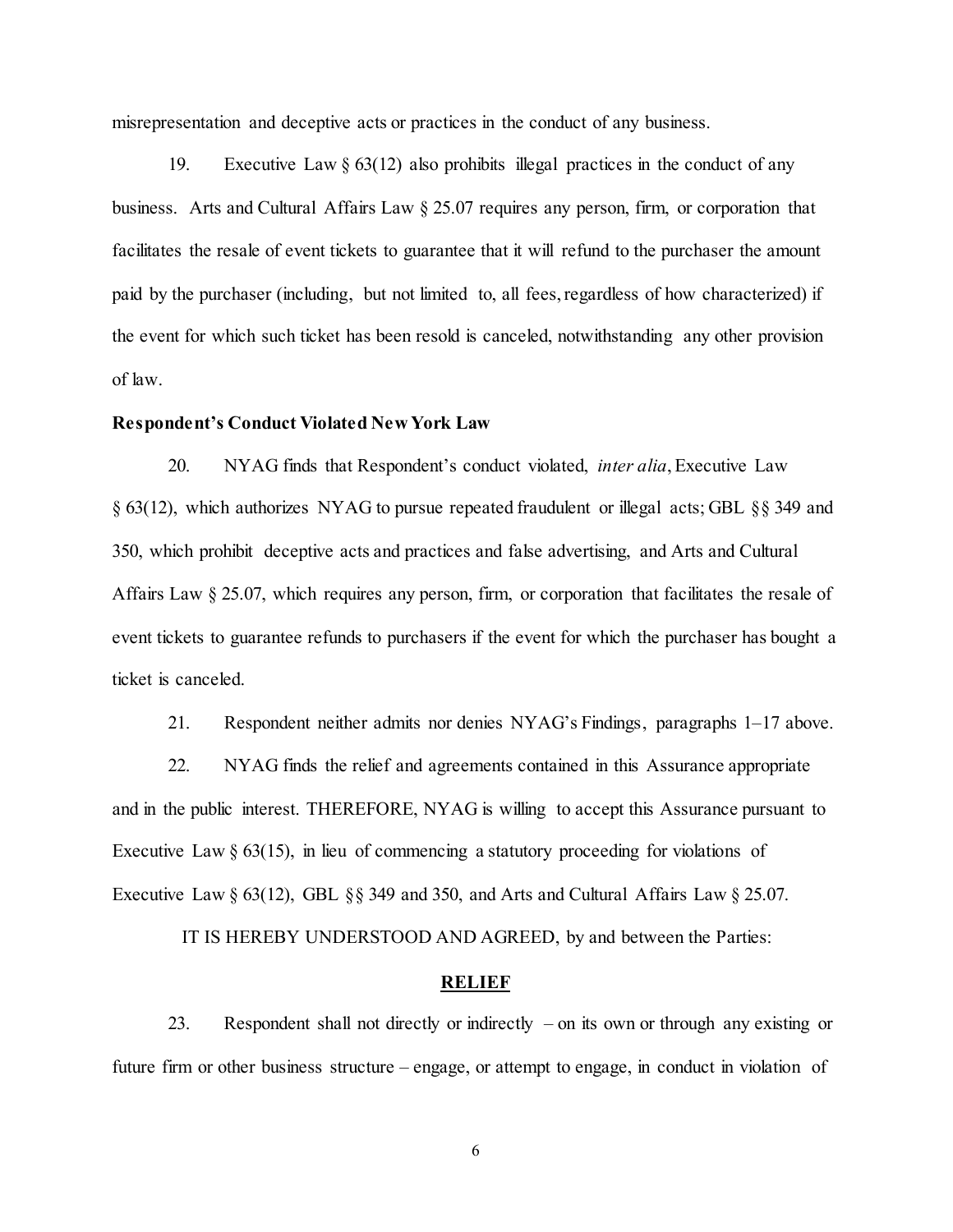Executive Law § 63(12), GBL §§ 349 and 350, and Arts and Cultural Affairs Law § 25.07, and expressly agrees and acknowledges that any such conduct is a violation of the Assurance, and that NYAG thereafter may commence the civil action or proceeding contemplated in paragraph 22, *supra*, in addition to any other appropriate investigation, action, or proceeding.

24. Within fourteen (14) days of the Effective Date of this Assurance, Respondent shall conduct a full review of the statements on the Resale Websites concerning refunds for canceled events and shall ensure that any and all such statements disclose that consumers may be entitled to refunds under applicable law.

25. In any communication occurring after the Effective Date of this Assurance that is made to a consumer concerning a canceled event, Respondent shall clearly and conspicuously inform the consumer that he or she may be entitled to a refund under applicable law, including pursuant to Title 25 of the New York Arts and Cultural Affairs Law.

#### **MISCELLANEOUS**

26. Acceptance of this Assurance by NYAG is not an approval or endorsement by NYAG of any of Respondent's policies, practices, or procedures, and Respondent shall make no representation to the contrary.

27. Respondent expressly agrees and acknowledges that NYAG may initiate a subsequent investigation, civil action, or proceeding to enforce this Assurance, for violations of the Assurance, or if the Assurance is voided pursuant to paragraph 34, and agrees and acknowledges that in such event:

a. any statute of limitations or other time-related defenses are tolled from and after the effective date of this Assurance;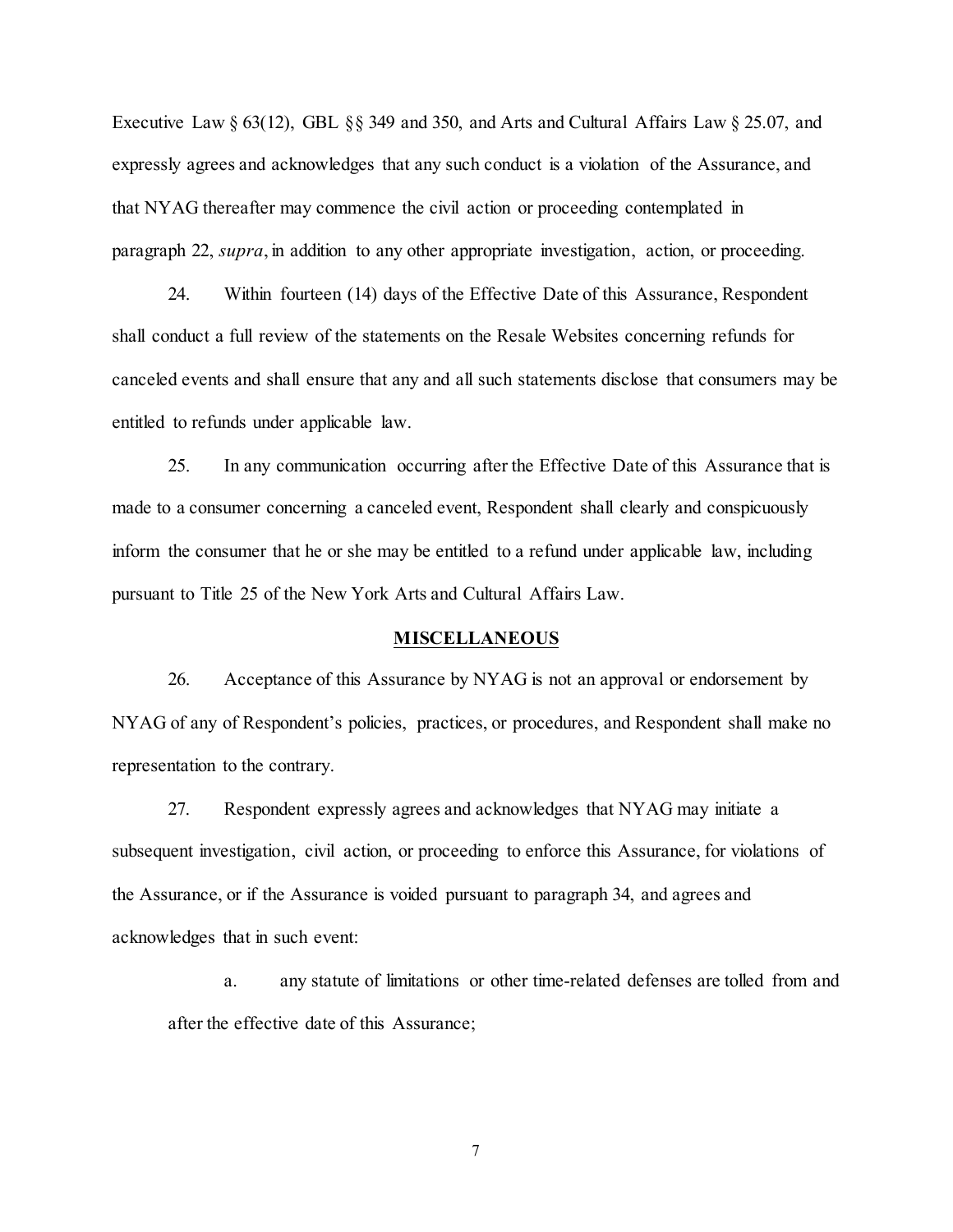b. the NYAG may use statements, documents or other materials produced or provided by Respondent prior to or after the effective date of this Assurance;

c. any civil action or proceeding must be adjudicated by the courts of the State of New York, and that Respondent irrevocably and unconditionally waives any objection based upon personal jurisdiction, inconvenient forum, or venue.

d. evidence of a violation of this Assurance shall constitute prima facie proof of a violation of the applicable law pursuant to Executive Law  $\S$  63(15).

28. If a court of competent jurisdiction determines that Respondent has violated the Assurance, Respondent shall pay to the NYAG the reasonable cost, if any, of obtaining such determination and of enforcing this Assurance, including without limitation legal fees, expenses, and court costs.

29. This Assurance is not intended for use by any third party in any other proceeding.

30. All terms and conditions of this Assurance shall continue in full force and effect on any successor, assignee, or transferee of Respondent. Respondent shall include any such successor, assignment or transfer agreement a provision that binds the successor, assignee or transferee to the terms of the Assurance. No party may assign, delegate, or otherwise transfer any of its rights or obligations under this Assurance without the prior written consent of NYAG.

31. Nothing contained herein shall be construed as to deprive any person of any private right under the law, nor to waive any legal argument or defense not expressly waived herein.

32. Any failure by the NYAG to insist upon the strict performance by Respondent of any of the provisions of this Assurance shall not be deemed a waiver of any of the provisions hereof, and the NYAG, notwithstanding that failure, shall have the right thereafter to insist upon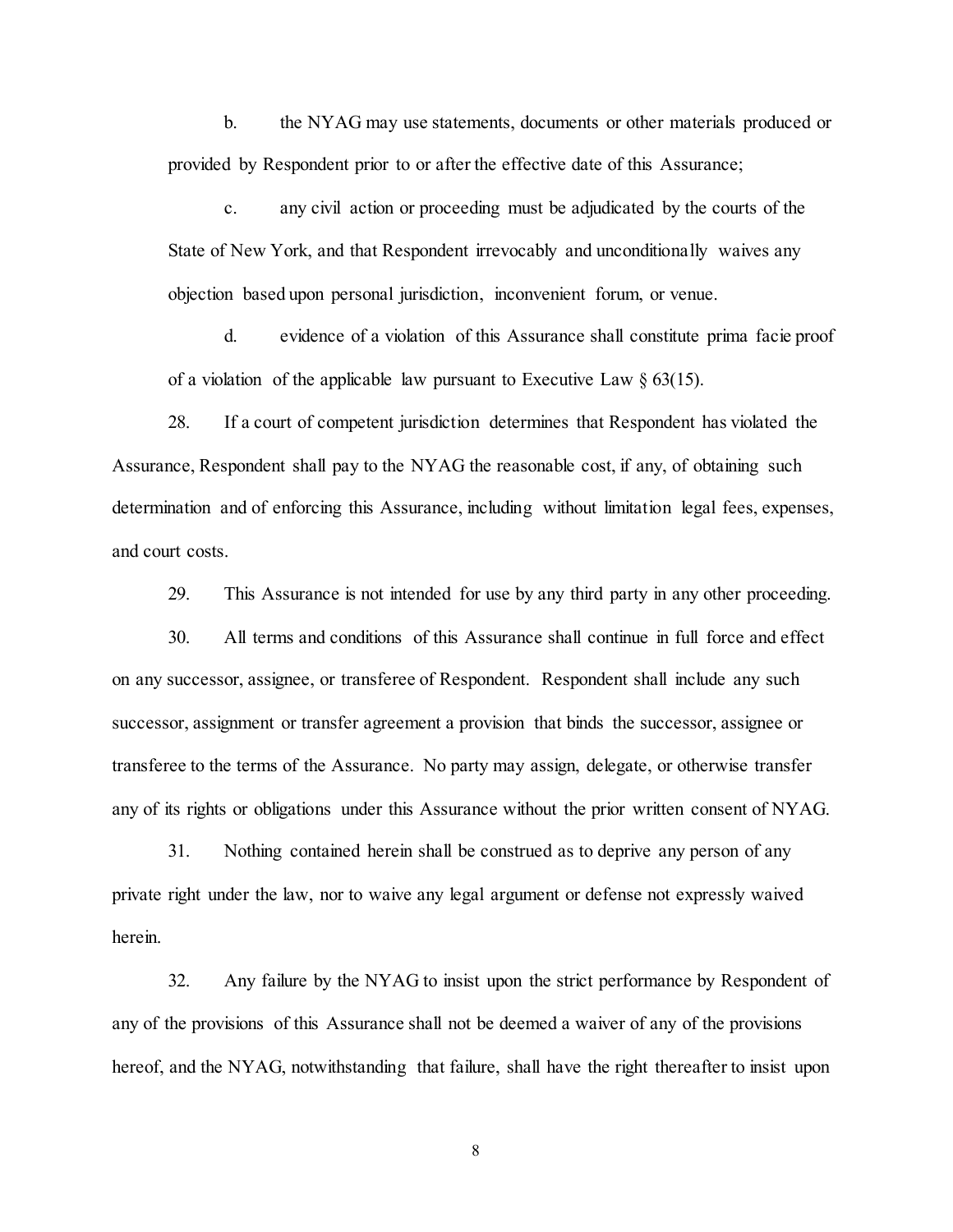the strict performance of any and all of the provisions of this Assurance to be performed by Respondent.

33. All notices, reports, requests, and other communications pursuant to this Assurance must reference Assurance No. 21-061, and shall be in writing and shall, unless expressly provided otherwise herein, be given by hand delivery; express courier; or electronic mail at an address designated in writing by the recipient, followed by postage prepaid mail, and shall be addressed as follows:

If to Respondent, to:

Ryan Bagley CEO RYADD, Inc. 1317 Edgewater Dr., #3223 Orlando, FL 32804

If to NYAG, to:

Bureau Chief Bureau of Internet & Technology New York State Office of the Attorney General 28 Liberty Street New York, NY 10005

34. NYAG has agreed to the terms of this Assurance based on, among other things, the representations made to NYAG by Respondent and its counsel and NYAG's own factual investigation as set forth in Findings, paragraphs 1–17 above. Respondent represents and warrants that neither it nor its counsel has made any material representations to NYAG that are inaccurate or misleading. If any material representations by Respondent or its counsel are later found to be inaccurate or misleading, this Assurance is voidable by NYAG in its sole discretion.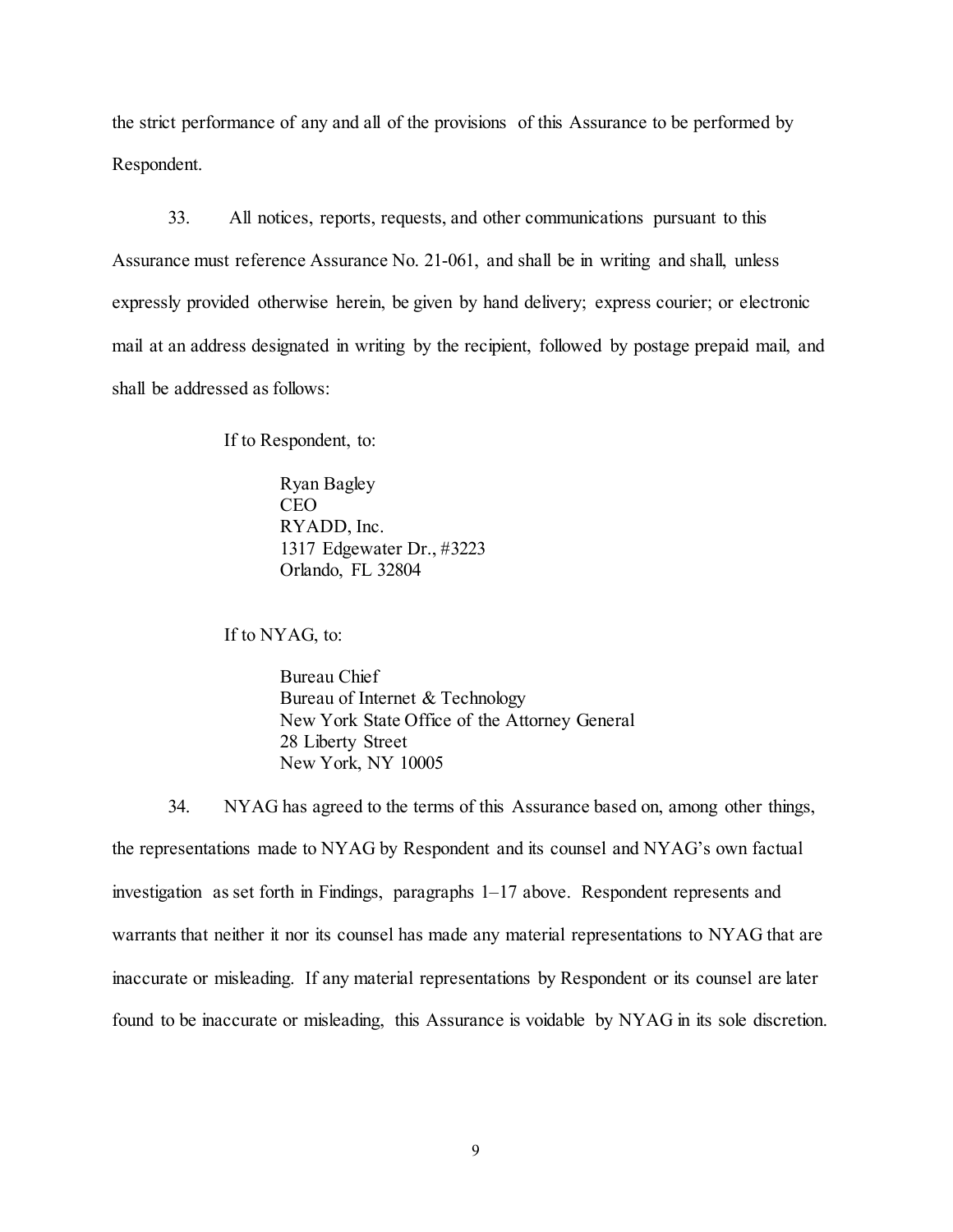35. No representation, inducement, promise, understanding, condition, or warranty not set forth in this Assurance has been made to or relied upon by Respondent in agreeing to this Assurance.

36. Respondent represents and warrants, through the signatures below, that the terms and conditions of this Assurance are duly approved.

37. Unless a term limit for compliance is otherwise specified within this Assurance, the Respondent's obligations under this Assurance are enduring. Nothing in this Agreement shall relieve Respondent of other obligations imposed by any applicable state or federal law or regulation or other applicable law.

38. Respondent agrees not to take any action or to make or permit to be made any public statement denying, directly or indirectly, any finding in the Assurance or creating the impression that the Assurance is without legal or factual basis. Nothing in this paragraph affects Respondent's right to take legal or factual positions in defense of litigation or other legal proceedings to which the NYAG is not a party.

39. Nothing contained herein shall be construed to limit the remedies available to NYAG in the event that Respondent violates the Assurance after its effective date.

40. This Assurance may not be amended except by an instrument in writing signed on behalf of the Parties to this Assurance.

41. In the event that any one or more of the provisions contained in this Assurance shall for any reason be held by a court of competent jurisdiction to be invalid, illegal, or unenforceable in any respect, in the sole discretion of NYAG, such invalidity, illegality, or unenforceability shall not affect any other provision of this Assurance.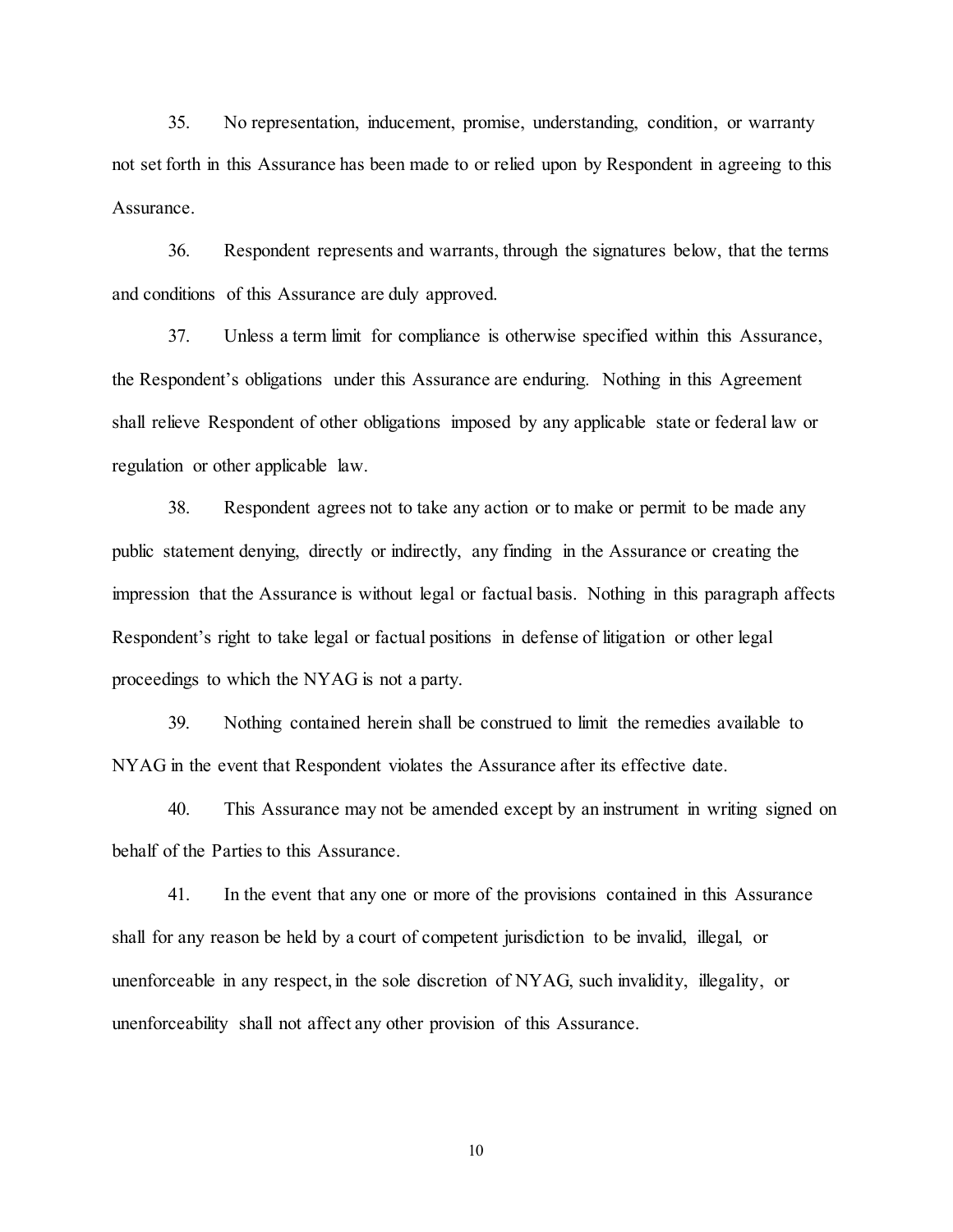42. Respondent acknowledges that it has entered this Assurance freely and voluntarily and upon due deliberation with the advice of counsel.

43. This Assurance shall be governed by the laws of the State of New York without regard to any conflict of laws principles.

44. The Assurance and all its terms shall be construed as if mutually drafted with no presumption of any type against any party that may be found to have been the drafter.

45. This Assurance may be executed in multiple counterparts by the Parties hereto. All counterparts so executed shall constitute one agreement binding upon all Parties, notwithstanding that all Parties are not signatories to the original or the same counterpart. Each counterpart shall be deemed an original to this Assurance, all of which shall constitute one agreement to be valid as of the effective date of this Assurance. For purposes of this Assurance, copies of signatures shall be treated the same as originals. Documents executed, scanned and transmitted electronically and electronic signatures shall be deemed original signatures for purposes of this Assurance and all matters related thereto, with such scanned and electronic signatures having the same legal effect as original signatures.

46. The effective date of this Assurance shall be September 20, 2021.

LETITIA JAMES Attorney General of the State of New York 28 Liberty Street New York, NY 10005

By:  $\bigcirc$   $\longrightarrow$   $\qquad$ 

Ezra Sternstein Assistant Attorney General Bureau of Internet & Technology